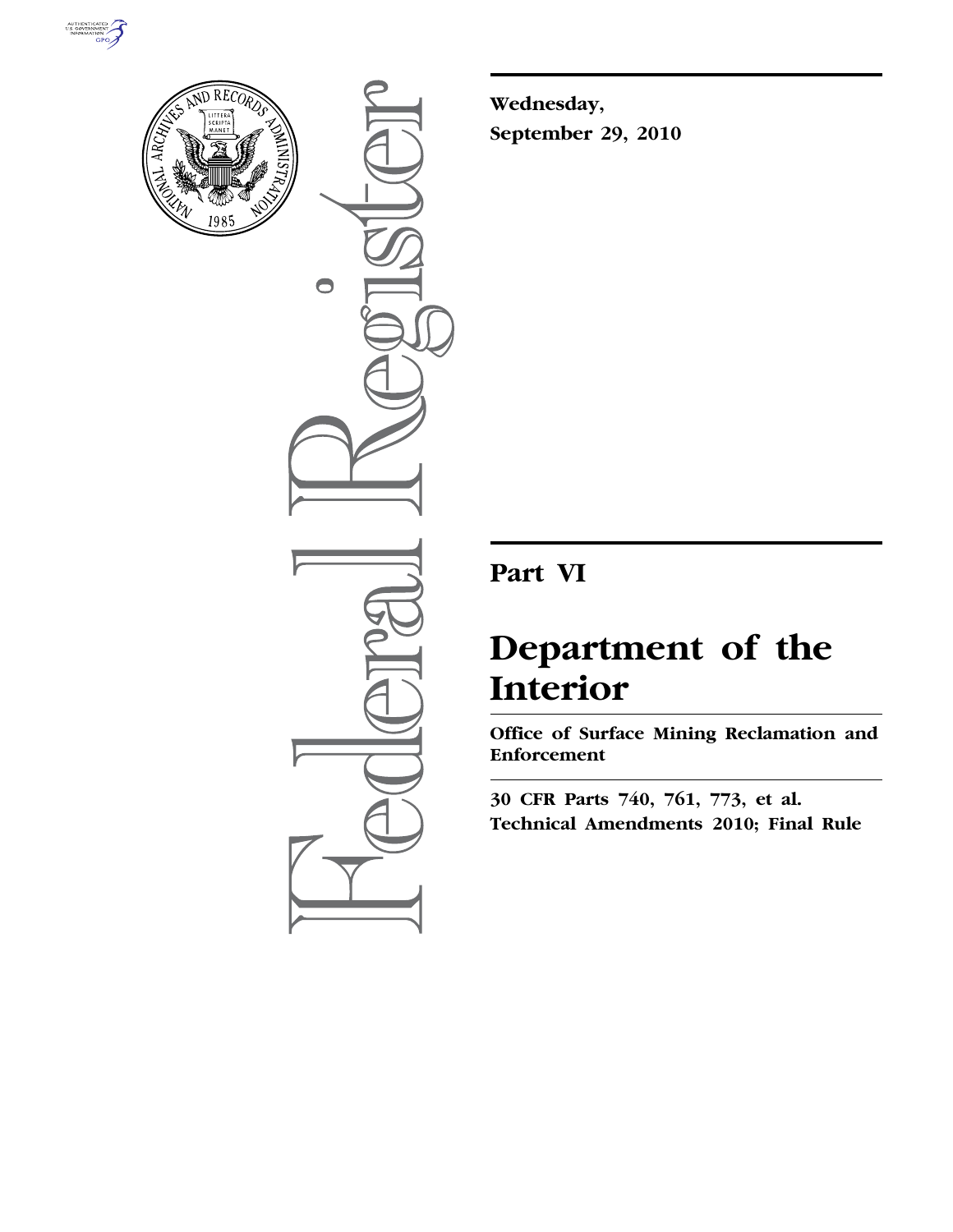#### **DEPARTMENT OF THE INTERIOR**

#### **Office of Surface Mining Reclamation and Enforcement**

**30 CFR Parts 740, 761, 773, 795, 816, 817, 840, 842, 870, and 884** 

#### **RIN 1029–AC62**

**[Docket ID OSM–2010–0016]** 

# **Technical Amendments 2010**

**AGENCY:** Office of Surface Mining Reclamation and Enforcement, Interior. **ACTION:** Final rule.

**SUMMARY:** We, the Office of Surface Mining Reclamation and Enforcement (OSM), are making technical revisions to our regulations to correct various errors in citations, cross-references, and other inadvertent errors in publication. **DATES:** *Effective Date:* September 29, 2010.

#### **FOR FURTHER INFORMATION CONTACT:**

Andy DeVito, Office of Surface Mining Reclamation and Enforcement, South Interior Building MS–252, 1951 Constitution Avenue, NW., Washington, DC 20240; Telephone (202) 208–2701; email: *[adevito@osmre.gov.](mailto:adevito@osmre.gov)* 

# **SUPPLEMENTARY INFORMATION:**

#### **I. Discussion of Final Rule**

We are making non-substantive revisions to our regulations to correct errors in citations, cross-references, and other inadvertent errors in drafting. OSM's regulations are located in title 30 of the Code of Federal Regulations (CFR). The regulations may be viewed on the Internet at: *[http://](http://ecfr.gpoaccess.gov/cgi/t/text/text-idx?sid=fbd21e91edb535fd2b3baf6d4d181e1f&c=ecfr&tpl=/ecfrbrowse/Title30/30cfrv3_02.tpl) [ecfr.gpoaccess.gov/cgi/t/text/text](http://ecfr.gpoaccess.gov/cgi/t/text/text-idx?sid=fbd21e91edb535fd2b3baf6d4d181e1f&c=ecfr&tpl=/ecfrbrowse/Title30/30cfrv3_02.tpl)[idx?sid=fbd21e91edb535fd](http://ecfr.gpoaccess.gov/cgi/t/text/text-idx?sid=fbd21e91edb535fd2b3baf6d4d181e1f&c=ecfr&tpl=/ecfrbrowse/Title30/30cfrv3_02.tpl) [2b3baf6d4d181e1f&c=ecfr&tpl=/](http://ecfr.gpoaccess.gov/cgi/t/text/text-idx?sid=fbd21e91edb535fd2b3baf6d4d181e1f&c=ecfr&tpl=/ecfrbrowse/Title30/30cfrv3_02.tpl) [ecfrbrowse/Title30/30cfrv3](http://ecfr.gpoaccess.gov/cgi/t/text/text-idx?sid=fbd21e91edb535fd2b3baf6d4d181e1f&c=ecfr&tpl=/ecfrbrowse/Title30/30cfrv3_02.tpl)*\_*02.tpl.*  Below is a section-by-section discussion of the revisions that we are making.

#### *Section 740.11—Applicability*

On January 31, 1997, at 62 FR 4836, we proposed a rule that would revise our Federal lands program regulations at 30 CFR 740.11. We intended to revise the introductory text to § 740.11(a). The amendatory language (instructions) for making those revisions and changing the CFR were published at 62 FR 4859 and correctly read as follows: In § 740.11, paragraph (a) introductory text is revised and paragraph (g) is added \* \* \*. On December 17, 1999, at 64 FR 70766, we published the final rule revising the introductory text to § 740.11(a). However, there was an error in the amendatory language published at 64 FR 70831. The words "introductory text," which had been

used in the proposed rule, were inadvertently dropped with the result that paragraphs (a)(1) and (a)(2) of § 740.11 were unintentionally deleted.1 To correct that error, we are reinstating paragraphs (a)(1) and (a)(2). Paragraph (a) introductory text, which is currently in the CFR, and reinstated paragraphs  $(a)(1)$  and  $(a)(2)$  will reads as follows:

(a) Except as provided in paragraph (g) of this section, both this subchapter and the pertinent State or Federal regulatory program in subchapter T of this chapter apply to:

(1) Coal exploration operations on Federal lands not subject to 43 CFR parts 3400, and

(2) Surface coal mining and reclamation operations taking place on any Federal lands as defined in 30 CFR 700.5, and lands (except Indian lands) over leased or unleased Federal minerals.

#### *Section 761.16—Submission and processing of requests for valid existing rights determinations*

On December 19, 2000, at 65 FR 79582, 79663, we revised our regulations and redesignated § 773.13 as § 773.6. In paragraph (g) of § 761.16, we cross-reference § 773.13(d). Because of the redesignation published on December 19, 2000, the cross reference to § 773.13(d) should have been changed to § 773.6(d). To correct that error, we are changing the cross-reference in § 761.16(g) from § 773.13(d) to  $§ 773.6(d).$ 

# *Section 773.6—Public participation in permit processing*

On December 17, 1999, at 64 FR 70766, we revised our regulations in 30 CFR Part 761. As a result of the revisions, certain cross-references changed. At the time of the 1999 revision, § 773.13(c)(4), later redesignated as  $\S 773.6(c)(4)$ , crossreferenced § 761.12(d). In the 1999 revision, the provisions in § 761.12(d) were revised and incorporated into § 761.14 at paragraph (c). Consequently, the cross-reference in  $\S 773.13(c)(4)$ should have been changed from § 761.12(d) to § 761.14(c). To correct this error, we are changing the crossreference in  $\S 773.6(c)(4)$  from § 761.12(d) to § 761.14(c). In addition, two typographical errors are being corrected in § 773.6(c)(4). The word "conference" is being removed and the word "conferences" is being added in its place, and the word "accordances" is being removed and the word "accordance" is being added in its place.

#### *Section 773.9—Review of applicant, operator, and ownership and control information*

The section heading for § 773.9 currently reads as follows: Review of applicant, operator, and ownership and control information. On December 3, 2007, at 72 FR 68000, 68029, we published revisions to § 773.9. We intended to revise the section heading and paragraph (a) of § 773.9. The revised section heading was correctly printed in the **Federal Register** on December 3, 2007, and read as follows: Review of applicant and operator information. However, in the amendatory instructions, we failed to instruct the Office of the Federal Register to revise the section heading. Because of that omission, the section heading was never changed in the CFR. To correct that error, we are revising the section heading to read as follows: Review of applicant and operator information.

# *Section 773.22—Notice requirements for improvidently issued permits*

On December 19, 2000, at 65 FR 79582, 79665, we revised § 773.22(a) and in two locations in that paragraph, we intended to use the phrase ''proposed suspension or rescission.'' However, a typographical error occurred the second time the phrase was used and the phrase was worded as ''proposed suspension of rescission.'' We are correcting the error by removing the word "of" and adding the word "or" so that the phrase will now read as follows: proposed suspension or rescission.

#### *Section 795.4—Information collection*

In § 795.4, we are revising the last sentence to reflect a change in the mailing address where comments may be sent concerning the information collection requirements found in the regulations in part 795.

# *Section 816.46—Hydrologic balance: Siltation structures*

On December 12, 2008, at 73 FR 75814, we published a final rule that would have removed paragraph (b)(2) of §§ 816.46 and 817.46. Those paragraphs required that all surface drainage from the disturbed area be passed through a siltation structure before leaving the permit area. In essence, that paragraph prescribed siltation structures (sedimentation ponds and other treatment facilities) as the best technology currently available for sediment control. Previously, however, paragraph (b)(2) was struck down upon judicial review because the court found that the preamble to the rulemaking in which it was adopted did not articulate a sufficient basis for the rule under the

<sup>1</sup>The erroneous instructions read as follows: In § 740.11, paragraph (a) is revised and paragraph (g) is added to read as follows.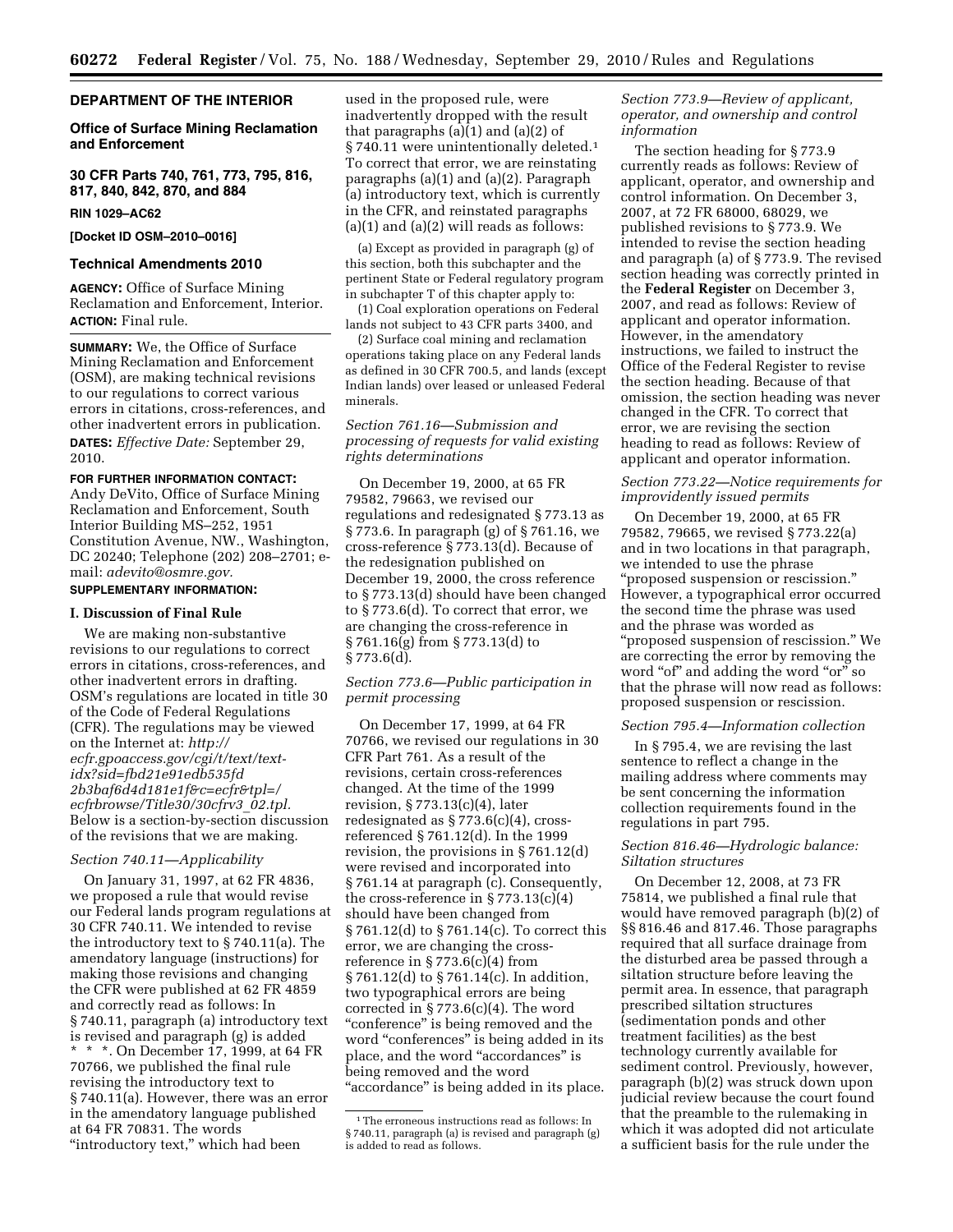Administrative Procedure Act. The court stated that the preamble did not adequately discuss the benefits and drawbacks of siltation structures and alternative sediment control methods and did not enable the court ''to discern the path taken by [the Secretary of the Interior] in responding to commenters' concerns'' that siltation structures in the West are not the best technology currently available. *See In re Permanent Surface Mining Regulation Litigation,*  620 F. Supp. 1519, 1566–1568 (D.DC 1985).

On November 20, 1986, at 51 FR 41961, we suspended the rules struck down by the court. To avoid any confusion that might result from the continuing publication of those rules in the CFR, we proposed to remove paragraph (b)(2) of §§ 816.46 and 817.46 and redesignate the remaining paragraphs of those sections accordingly. 72 FR 48890, 48907 (August 24, 2007).

We received no comments opposing the proposal. Therefore, on December 12, 2008, at 73 FR 75883 and 75884, we published amendatory language with the intent to remove paragraph (b)(2) of §§ 816.46 and 817.46. In the amendatory language, however, we failed to use the words "lift the suspension" prior to directing the removal of paragraph (b)(2). Because a suspension must be lifted before any action may be taken on a suspended section or paragraph, the amendatory language that we used was insufficient to remove paragraph (b)(2) and redesignate paragraphs (b)(3) through  $(b)(6)$  as  $(b)(2)$  through  $(b)(5)$ , respectively. In order to correct that error, we are publishing amendatory language that will lift the suspension and remove paragraph (b)(2) of §§ 816.46 and 817.46 and redesignate paragraphs (b)(3) through (b)(6) as (b)(2) through (b)(5), respectively.

# *Section 817.15—Casing and sealing of underground openings: Permanent*

On September 18, 1978, at 43 FR 41662, 41900, we published a proposed rule which cross-referenced the regulations of the Mine Safety and Health Administration at 30 CFR 75.1711. When the final regulations were issued on March 13, 1979, at 44 FR 14902, 15423, a typographical error occurred and the citation was changed to 30 CFR 75.1771, which does not exist. In order to correct the error, we are revising 30 CFR 817.15 by removing "30 CFR 75.1771" and adding in its place ''30 CFR 75.1711,'' which governs the sealing of mines.

# *Section 817.46—Hydrologic balance: Siltation structures*

See the discussion above under the heading ''Section 816.46—Hydrologic balance: Siltation structures.''

# *Section 840.10—Information collection*

In § 840.10, we are revising the last sentence to reflect a change in the mailing address where comments may be sent concerning the information collection requirements found in the regulations in part 840.

### *Section 840.13—Enforcement authority*

Section 840.13(b) contains a crossreference to § 843.23, which does not exist. On September 6, 1991, OSM had proposed to add a § 843.23, which would have provided for sanctions for knowing omissions or inaccuracies in ownership or control and violation information in permit applications. 56 FR 45780, 45804. However, in the final rule published on October 28, 1994, OSM chose not to adopt § 843.23. 59 FR 54329. The cross-reference, however, was not deleted from § 840.13(b), where it had been added in anticipation of the adoption of § 843.23. 59 FR 54312. Because § 843.23 has never been adopted, we are revising § 840.13(b) by removing the cross-reference to § 843.23.

# *Section 842.11—Federal inspections and monitoring*

On July 14, 1988, at 53 FR 26728, we revised section § 842.11. Two typographical errors occurred. First, in paragraph (b)(1)(ii)(B)(*1*), we intended to cross-reference paragraph (b)(1)(iii) but mistakenly typed (b)(i)(iii), which does not exist. It is clear from the preamble discussion at 53 FR 26732 that the correct cross-reference should be (b)(1)(iii). Therefore, we are deleting the reference to (b)(i)(iii) and adding in its place (b)(1)(iii).

Second, a typographical error occurred in paragraph (b)(1)(ii)(*B*)(*4*)(*iv*) where we use the words "section 525(c) or 525(c).'' As is clear from the preamble discussion at 53 FR 26735, we had intended to specify ''section 525(c) or 526(c).'' Therefore, we are removing the words "section  $525(c)$  or  $525(c)$ " and adding in their place the words ''section 525(c) or  $526(c)$ ". Section 525(c) of SMCRA, 30 U.S.C. 1275(c), deals with the granting of temporary relief by the Secretary of the Interior, and section 526(c) of SMCRA, 30 U.S.C. 1276(c), deals with the granting of temporary relief by a court.

#### *Section 870.20—How to calculate excess moisture in LOW-rank coals*

In § 870.20, we are revising the sixth sentence of the introductory text to reflect a change in the OSM address where a copy of the ASTM standards, incorporated by reference, is available for inspection.

# *Section 884.13—Content of proposed State reclamation plan*

Section 884.13 specifies what is required in a proposed State reclamation plan. In paragraph (b), we intended to require the submission of a legal opinion from the State Attorney General or the chief legal officer of the State agency stating that the designated agency has the authority under State law to conduct the program in accordance with the requirements of Title IV of the Act. When the final rule was published on June 30, 1982, at 47 FR 28574, 28600, a typographical error occurred and the word "on" was used instead of the word "or" with the result that the paragraph reads "opinion from the State Attorney General on the chief legal officer of the State agency.'' To correct that error, we are removing the word "on" and adding in its place the word "or". The authority for requiring the submission of a legal opinion is found in section 405(e) of SMCRA, 30 U.S.C. 1235(e).

#### **II. Procedural Matters**

#### **Administrative Procedure Act**

This final rule has been issued without prior public notice or opportunity for public comment. The Administrative Procedure Act (APA) (5 U.S.C. 553) provides an exception to the notice and comment procedures when an agency finds that there is good cause for dispensing with such procedures on the basis that they are impracticable, unnecessary, or contrary to the public interest. OSM has determined that, under 5 U.S.C. 553(b)(3)(B), good cause exists for dispensing with the notice of proposed rulemaking and public comment procedures for this rule. Specifically, OSM has determined that notice and comment is unnecessary for this rule because the rule is comprised of technical, non-substantive amendments. As discussed above, this rule corrects obvious errors in the CFR, and OSM's true intentions are readily ascertained in the relevant rulemaking documents. Finally, this rule does not impose any new regulatory requirements. For the same reasons, we find that good cause exists under 5 U.S.C. 553(d)(3) of the APA to have the regulation become effective on a date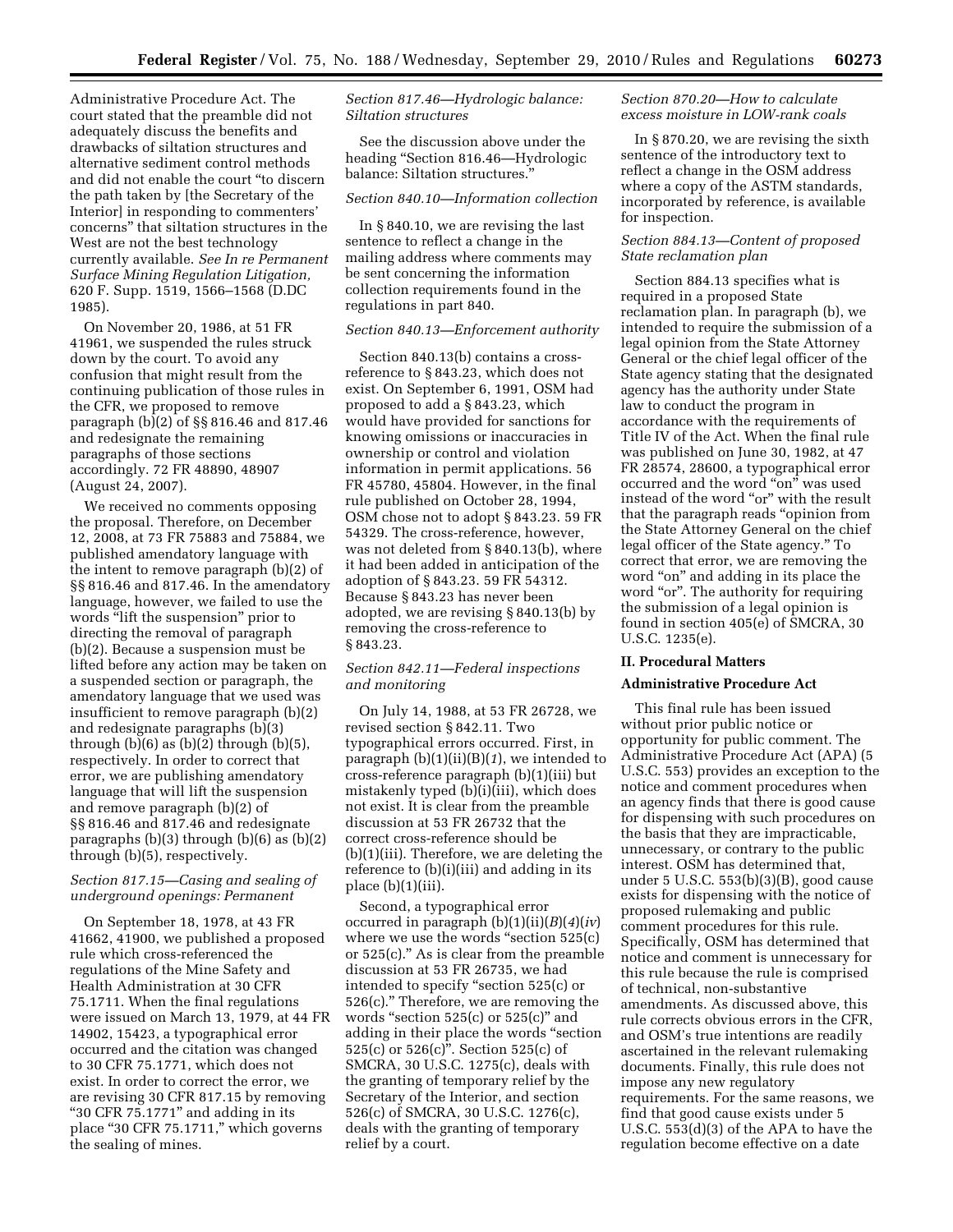that is less than 30 days after the date of publication in the **Federal Register**.

#### **Executive Order 12866**

This rule is not a significant rule and is not subject to review by the Office of Management and Budget under Executive Order 12866. As previously stated, this rule corrects errors in the CFR and does not impose any new regulatory requirements. For these reasons, we find that:

(1) This rule will not have an effect of \$100 million or more on the economy. It will not adversely affect in a material way the economy, productivity, competition, jobs, the environment, public health or safety, or State, local, or tribal governments or communities.

(2) This rule will not create a serious inconsistency or otherwise interfere with an action taken or planned by another agency for the reasons stated above.

(3) This rule does not alter the budgetary effects of entitlements, grants, user fees, or loan programs or the rights or obligations of their recipients.

(4) This rule does not raise novel legal or policy issues for the reasons stated above.

#### **Regulatory Flexibility Act**

The Department of the Interior certifies that this rule will not have a significant economic impact on a substantial number of small entities under the Regulatory Flexibility Act (5 U.S.C. 601 *et seq.*). As previously stated, the rule corrects errors in the CFR and does not impose any new regulatory requirements.

#### **Small Business Regulatory Enforcement Fairness Act**

For the reasons previously stated, this rule is not considered a major rule under 5 U.S.C. 804(2), the Small Business Regulatory Enforcement Fairness Act. This rule:

(1) Will not have an annual effect on the economy of \$100 million.

(2) Will not cause a major increase in costs or prices for consumers, individual industries, Federal, state, or local government agencies, or geographic regions because the rule does not impose new requirements on the coal mining industry or consumers.

(3) Will not have significant adverse effects on competition, employment, investment, productivity, innovation, or the ability of U.S. based enterprises to compete with foreign-based enterprises.

#### **Unfunded Mandates Reform Act**

This rule does not impose an unfunded mandate on State, local, or tribal governments or the private sector

of more than \$100 million per year. The rule does not have a significant or unique effect on State, local, or tribal governments or the private sector. As previously stated, the rule corrects errors in the CFR and does not impose any new OSM regulatory requirements. A statement containing the information required by the Unfunded Mandates Reform Act (2 U.S.C. 1531 *et seq.*) is not required.

#### **Federal Paperwork Reduction Act**

This rule does not contain collections of information that require approval by the Office of Management and Budget under 44 U.S.C. 3501 *et seq.* 

# **National Environmental Policy Act**

This rule does not constitute a major Federal action significantly affecting the quality of the human environment. A detailed statement under the National Environmental Policy Act of 1969 is not required because the rule is covered by the categorical exclusion listed in the Department of the Interior regulations at 43 CFR 46.210(i). That categorical exclusion covers policies, directives, regulations, and guidelines that are of an administrative, financial, legal, technical, or procedural nature. For the reasons discussed above, the amendments in this rule are administrative, technical, and/or procedural in nature, and, therefore, fall within the contours of the categorical exclusion. We have also determined that the rule does not involve any of the extraordinary circumstances listed in 43 CFR 46.215 that would require further analysis under the National Environmental Policy Act.

#### **Executive Order 12988 on Civil Justice Reform**

This rule complies with the requirements of Executive Order 12988. Specifically, this rule:

(a) Meets the criteria of section 3(a) requiring that all regulations be reviewed to eliminate errors and ambiguity and be written to minimize litigation; and

(b) Meets the criteria of section 3(b)(2) requiring that all regulations be written in clear language and contain clear legal standards.

#### **Executive Order 13211—Regulations That Significantly Affect the Supply, Distribution, or Use of Energy**

Executive Order 13211 requires agencies to prepare a Statement of Energy Effects for a rule that is (1) considered significant under Executive Order 12866, and (2) likely to have a significant adverse effect on the supply, distribution, or use of energy. Because

this rule is not considered significant under Executive Order 12866 and is not expected to have a significant adverse effect on the supply, distribution, or use of energy, a Statement of Energy Effects is not required.

#### **Executive Order 13175—Consultation and Coordination With Indian Tribal Governments**

In accordance with Executive Order 13175, we have evaluated the potential effects of this rule on Federallyrecognized Indian tribes and have determined that the proposed revisions would not have substantial direct effects on the relationship between the Federal Government and Indian Tribes or on the distribution of power and responsibilities between the Federal Government and Indian Tribes. As previously stated, this rule corrects errors in the CFR and does not impose any new regulatory requirements.

#### **Executive Order 12630—Takings**

Under the criteria in Executive Order 12630, this rule does not have significant takings implications; therefore, a takings implication assessment is not required. This determination is based on the fact that the rule corrects errors in the CFR and does not impose any new regulatory requirements.

# **Executive Order 13132—Federalism**

This rule does not have Federalism implications. For the reasons previously stated, it will not have "substantial direct effects on the States, on the relationship between the national government and the States, or on the distribution of power and responsibilities among the various levels of government.''

#### **Data Quality Act**

In developing this rule, we did not conduct or use a study, experiment, or survey requiring peer review under the Data Quality Act (Pub. L. 106–554).

#### **Effect in Federal Program States, Primacy States, and on Indian Lands**

The rule will apply through crossreferencing to the following Federal program states: California, Georgia, Idaho, Massachusetts, Michigan, North Carolina, Oregon, Rhode Island, South Dakota, Tennessee, and Washington. The Federal programs for these States appear at 30 CFR Parts 905, 910, 912, 921, 922, 933, 937, 939, 941, 942, and 947, respectively. The rule also applies through cross-referencing to Indian lands under the Federal program for Indian lands as provided in 30 CFR Part 750. Because the rule is comprised of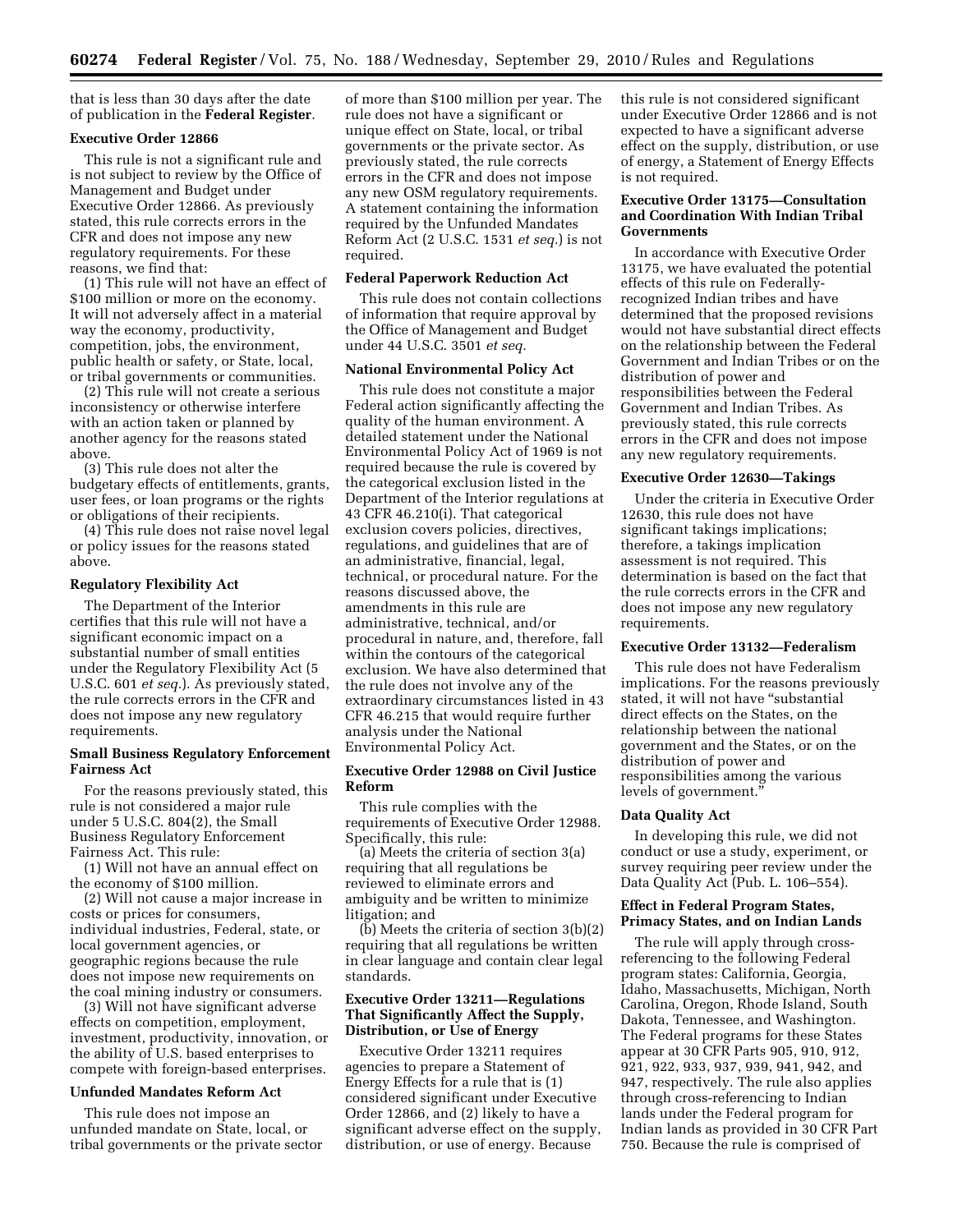technical, non-substantive amendments and does not impose any new regulatory requirements, States with approved regulatory programs will not be required to amend their programs.

#### **List of Subjects**

*30 CFR 740* 

Public lands-mineral resources, Reporting and recordkeeping requirements, Surety bonds, Surface mining, Underground mining.

#### *30 CFR 773*

Administrative practice and procedure, Reporting and recordingkeeping requirements, Surface mining, Underground mining.

#### *30 CFR 795*

Grant programs-natural resources, Reporting and recordkeeping requirements, Small businesses, Surface Mining, Technical Assistance, Underground mining.

# *30 CFR Part 816*

Environmental protection, Reporting and recordkeeping requirements, Surface mining.

#### *30 CFR Part 817*

Environmental protection, Reporting and recordkeeping requirements, Underground mining.

#### *30 CFR Part 840*

Intergovernmental relations, Reporting and recordkeeping requirements, Surface mining, Underground mining.

#### *30 CFR Part 842*

Law enforcement, Surface mining, Underground mining.

# *30 CFR Part 870*

Reporting and recordkeeping requirements, Surface mining, Underground mining.

#### *30 CFR Part 884*

Grant programs-natural resources, Reporting and recordkeeping requirements, Surface mining, Underground mining.

Dated: September 21, 2010.

# **Sylvia V. Baca,**

*Deputy Assistant Secretary, Land and Minerals Management.* 

■ For the reasons set forth in the preamble, we are amending 30 CFR Parts 740, 761, 773, 795, 816, 817, 840, 842, 870, and 884 as set forth below.

#### **PART 740—GENERAL REQUIREMENTS FOR SURFACE COAL MINING AND RECLAMATION OPERATIONS ON FEDERAL LANDS**

■ 1. The authority citation for Part 740 continues to read as follows:

**Authority:** 30 U.S.C. 1201 *et seq.* and 30 U.S.C. 181 *et seq.* 

■ 2. In § 740.11, add paragraphs  $(a)(1)$ and (a)(2) to read as follows:

#### **§ 740.11 Applicability.**

 $(a) * * * *$ 

(1) Coal exploration operations on Federal lands not subject to 43 CFR part 3400, and

(2) Surface coal mining and reclamation operations taking place on any Federal lands as defined in § 700.5 of this chapter, and lands (except Indian lands) over leased or unleased Federal minerals.

# **PART 761—AREAS DESIGNATED BY ACT OF CONGRESS**

■ 3. The authority citation for Part 761 continues to read as follows:

**Authority:** 30 U.S.C. 1201 *et seq.* 

#### **§ 761.16 [Amended]**

\* \* \* \* \*

■ 4. In paragraph (g) of § 761.16, remove the citation " $\S 773.13(d)$ " and add in its place the citation "§ 773.6(d)".

# **PART 773—REQUIREMENTS FOR PERMITS AND PERMIT PROCESSING**

■ 5. The authority citation for part 773 continues to read as follows:

**Authority:** 30 U.S.C. 1201 *et seq.,* 16 U.S.C. 470 *et seq.,* 16 U.S.C. 661 *et seq.,* 16 U.S.C. 703 *et seq.,* 16 U.S.C. 668a *et seq.,* 16 U.S.C. 469 *et seq.,* and 16 U.S.C. 1531 *et seq.* 

■ 6. In § 773.6, revise paragraph  $(c)(4)$  to read as follows:

# **§ 773.6 Public participation in permit processing.**

\* \* \* \* \*

(c) \* \* \* (4) Informal conferences held in accordance with this section may be used by the regulatory authority as the public hearing required under § 761.14(c) of this chapter on proposed relocation or closing of public roads. \* \* \* \* \*

■ 7. In § 773.9, revise the section heading to read as follows:

# **§ 773.9 Review of applicant and operator information.**

\* \* \* \* \* ■ 8. In § 773.22, revise paragraph (a) introductory text to read as follows:

#### **§ 773.22 Notice requirements for improvidently issued permits.**

(a) We, the regulatory authority, must serve you, the permittee, with a written notice of proposed suspension or rescission, together with a statement of the reasons for the proposed suspension or rescission, if—

\* \* \* \* \*

# **PART 795—PERMANENT REGULATORY PROGRAM—SMALL OPERATOR ASSISTANCE PROGRAM**

■ 9. The authority citation for Part 795 continues to read as follows:

**Authority:** 30 U.S.C. 1201 *et seq.* 

■ 10. In § 795.4, revise the last sentence to read as follows:

# **§ 795.4 Information collection.**

\* \* \* Send comments regarding this burden estimate or any other aspect of this collection of information, including suggestions for reducing the burden, to the Office of Surface Mining Reclamation and Enforcement, Information Collection Clearance Officer (MS–202), 1951 Constitution Avenue, NW., Washington, DC 20240.

# **PART 816—PERMANENT PROGRAM PERFORMANCE STANDARDS-SURFACE MINING ACTIVITIES**

■ 11. The authority citation for Part 816 continues to read as follows:

**Authority:** 30 U.S.C. 1201 *et seq.* 

# **§ 816.46 [Amended]**

■ 12. In § 816.46, lift the suspension of paragraph (b)(2), remove paragraph (b)(2), and redesignate paragraphs (b)(3) through  $(b)(6)$  as  $(b)(2)$  through  $(b)(5)$ , respectively.

# **PART 817—PERMANENT PROGRAM PERFORMANCE STANDARDS— UNDERGROUND MINING ACTIVITIES**

■ 13. The authority citation for Part 817 continues to read as follows:

**Authority:** 30 U.S.C. 1201 *et seq.* 

# **§ 817.15 [Amended]**

 $\blacksquare$  14. In § 817.15, remove the citation ''30 CFR 75.1771'' and add in its place the citation ''30 CFR 75.1711''.

# **§ 817.46 [Amended]**

■ 15. In § 817.46, lift the suspension of paragraph (b)(2), remove paragraph (b)(2), and redesignate paragraphs (b)(3) through  $(b)(6)$  as  $(b)(2)$  through  $(b)(5)$ , respectively.